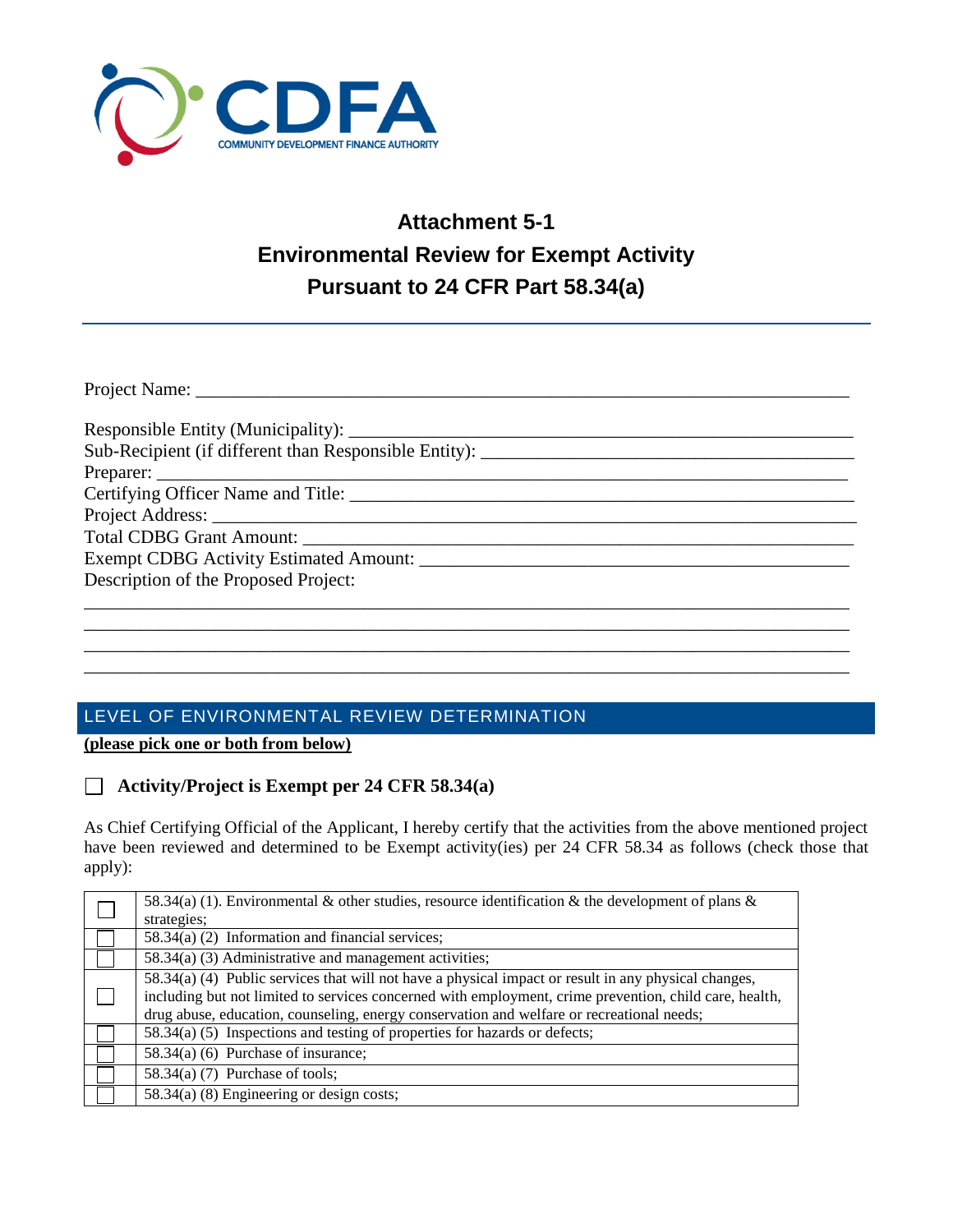| 58.34(a) (1). Environmental & other studies, resource identification & the development of plans &<br>strategies;                                                                                                                                                                                                                                 |
|--------------------------------------------------------------------------------------------------------------------------------------------------------------------------------------------------------------------------------------------------------------------------------------------------------------------------------------------------|
| 58.34(a) (9) Technical assistance and training;                                                                                                                                                                                                                                                                                                  |
| 58.34(a) (10) Assistance for temporary or permanent improvements that do not alter environmental<br>conditions and are limited to protection, repair, or restoration activities necessary only to control or<br>arrest the effects from disasters or imminent threats to public safety including those resulting from<br>physical deterioration; |
| 58.34(a) (11) Payment of principal and interest on loans made or obligations guaranteed by HUD;                                                                                                                                                                                                                                                  |
| Other<br>Requires CDFA approval                                                                                                                                                                                                                                                                                                                  |

## CDBG ENVIRONMENTAL REVIEW [COMPLIANCE CHECKLIST](http://portal.hud.gov/hudportal/documents/huddoc?id=compliance.doc) FOR 24 CFR §58.6

## **1. §58.6(a) and (b) Flood Disaster Protection Act of 1973, as amended; National Flood Insurance Reform Act of 1994**

*HUD State‐administered assistance through the Community Development Block Grant (CDBG) Program is considered a "formula grant made to States." By law, the restriction on financial assistance for acquisition and construction purposes in special flood hazard areas is not applicable to "formula grants made to States." 24 CFR 58.6(a)(3). Compliance with this section is not applicable for CDBGfinanced projects.*

## **2. §58.6(c) Coastal Barrier Improvement Act, as amended by the Coastal Barriers Improvement Act of 1990 (16 U.S.C. 3501) Not Applicable** *Please Move on to the next section CDFA 11/13/14.*

*Per FEMA's and the US Fish & Wildlife Service's web sites; New Hampshire does not have designated Coastal Barrier Resource System areas/communities. (Per Federal Consistency Coordinator, New Hampshire Costal Program DES 11/13/2014).* 

## **3. §58.6(d) Runway Clear Zones and Clear Zones [24 CFR §51.303(a) (3)]**

- a. Is your project located near Concord, Manchester or Portsmouth Airports?  $Yes \Box No \Box$ **If No**, compliance with this section is complete. **If Yes**, continue below.
- b. Does the project involve the sale or purchase of existing property?  $Yes \Box No \Box$ **If No**, compliance with this section is complete. **If Yes**, continue below.